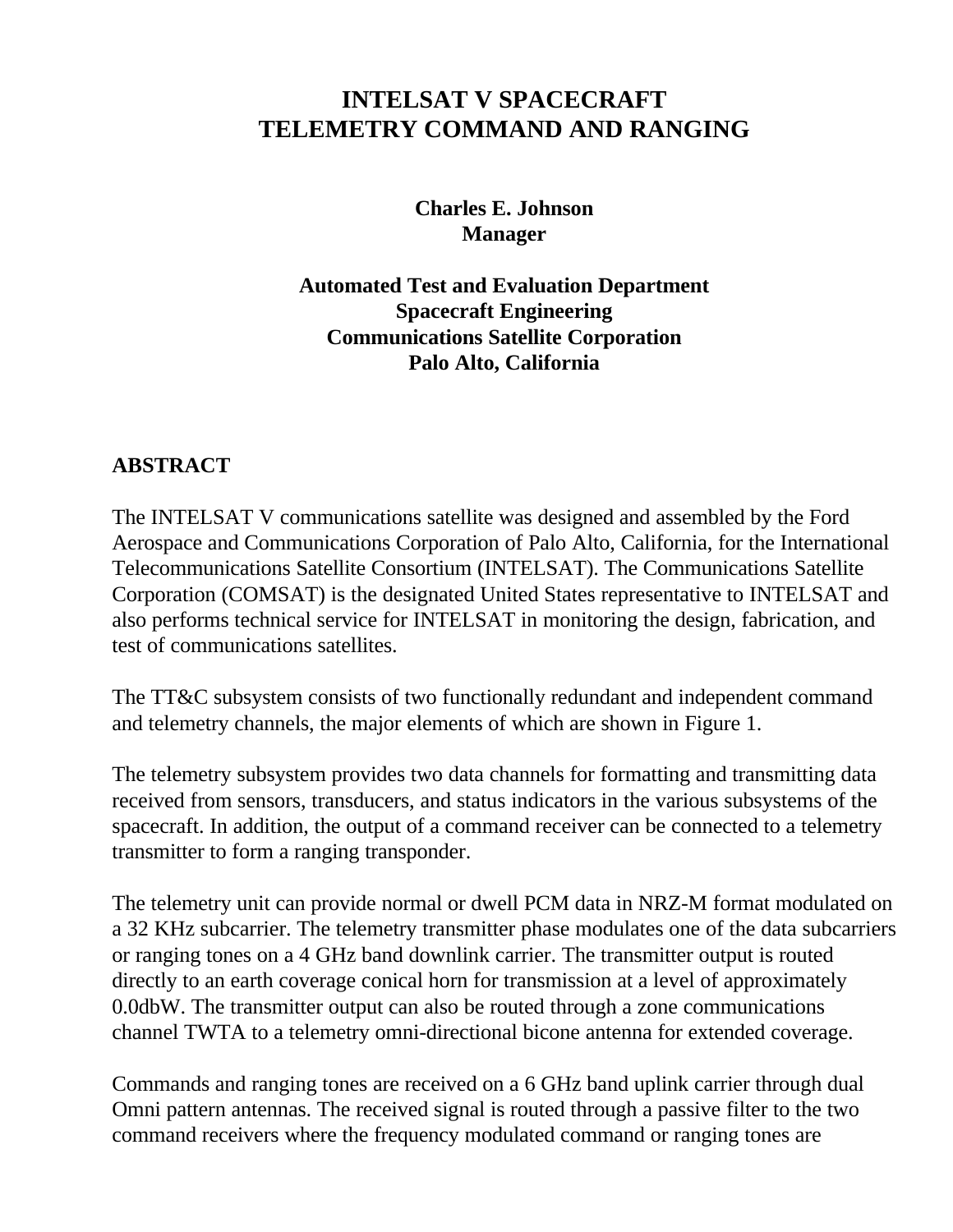detected. The command tones are routed to the command units for processing. The command transmission is either a command message, consisting of 58 serial bit, or a command execute. The command message includes the address of the command unit which is to be used and what specific command function is to be executed. The command units provide the capability for pulse, discrete relay, and proportional relay command functions required by the various subsystems of the spacecraft.

## **INTRODUCTION**

The Telemetry, Command, and Ranging (TC&R) subsystem of the INTELSAT V spacecraft interfaces with the INTELSAT Tracking, Telemetry, and Control (TT&C) network to provide operational monitoring and control for all spacecraft functions through a microwave link. The subsystem design was made compatible with existing ground equipment except for the command generators. New command generators were designed and manufactured by Ford Aerospace and Communications for each of the eight TT&C ground stations as part of the spacecraft contract.





## **TELEMETRY SUBSYSTEM**

The INTELSAT V telemetry subsystem consists of two redundant sets of hardware including a telemetry unit, a telemetry transmitter, and a global coverage horn antenna. During transfer orbit, telemetry is also transmitted through two zone communications channels to the telemetry bicone antenna. Table I is the Telemetry Performance Summary.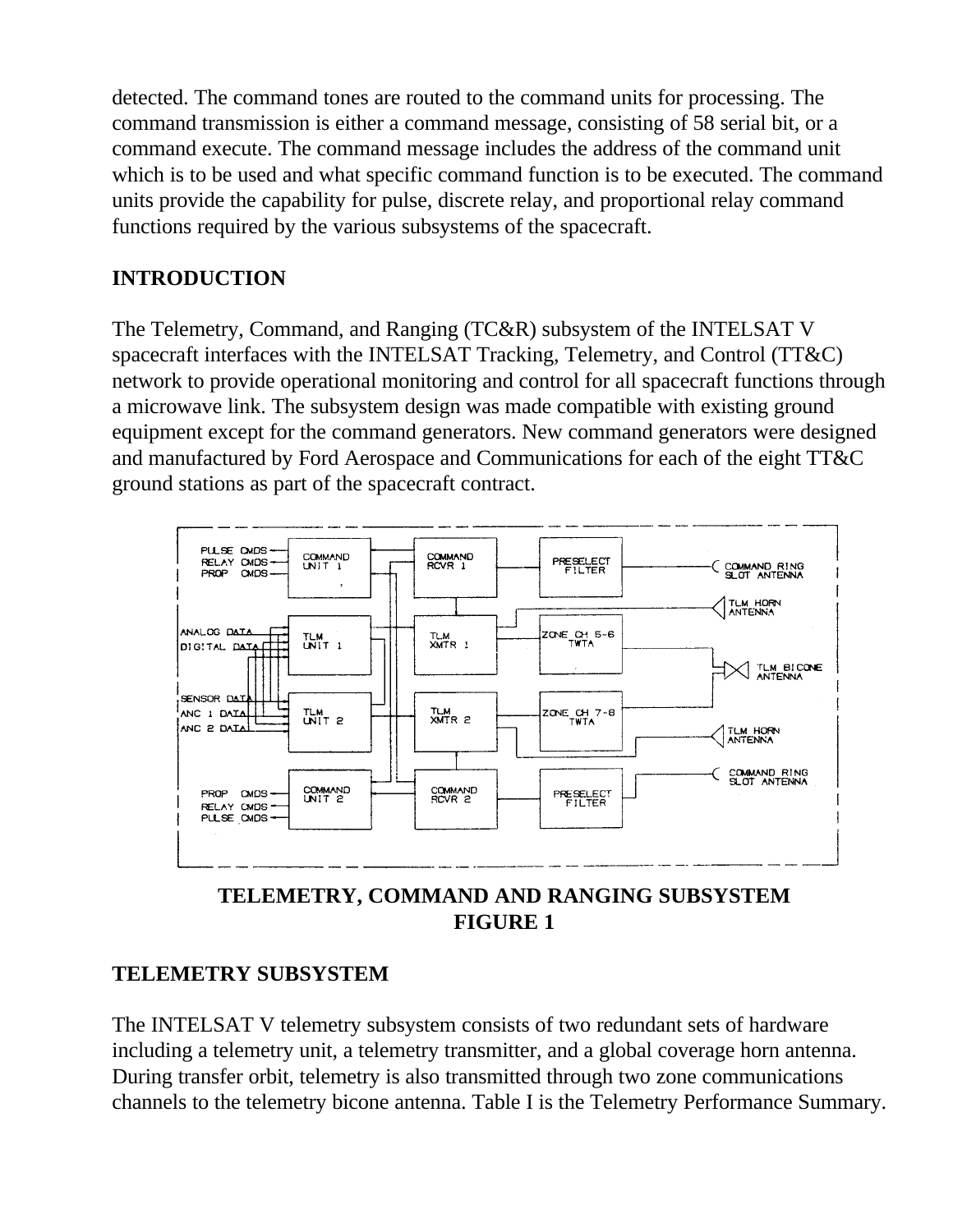Unique features of the INTELSAT V telemetry system, as compared to previous INTELSAT communications satellites, include:

- a. Each telemetry unit is completely redundant so that only one is on at any one time.
- b. A PCM dwell mode is available which allows commendable selection of any main frame or subframe word for presentation on 58 of the 64 main frame words.
- c. Up to 32 levels of subcommucation for slowly changing analog and status parameters such as temperature, battery cell voltage, antenna position, and communications switch status.
- d. Remote telemetry processors and submultiplexers in other subsystems such as power, attitude determination and control, and antenna position.
- e. Ranging through the telemetry and command subsystem instead of through the communications subsystem.

The telemetry unit (Figure 2) provides four types of data which are PCM, PCM dwell, FM nutation accelerometer, and FM sensor/execute pulses. PCM data is always supplied to the primary transmitter which is Transmitter 1 for Telemetry Unit 1 and Transmitter 2 for Telemetry Unit 2. Any one of the four data types can be selected for the alternate transmitter through ground command.



**TELEMETRY UNIT FIGURE 2**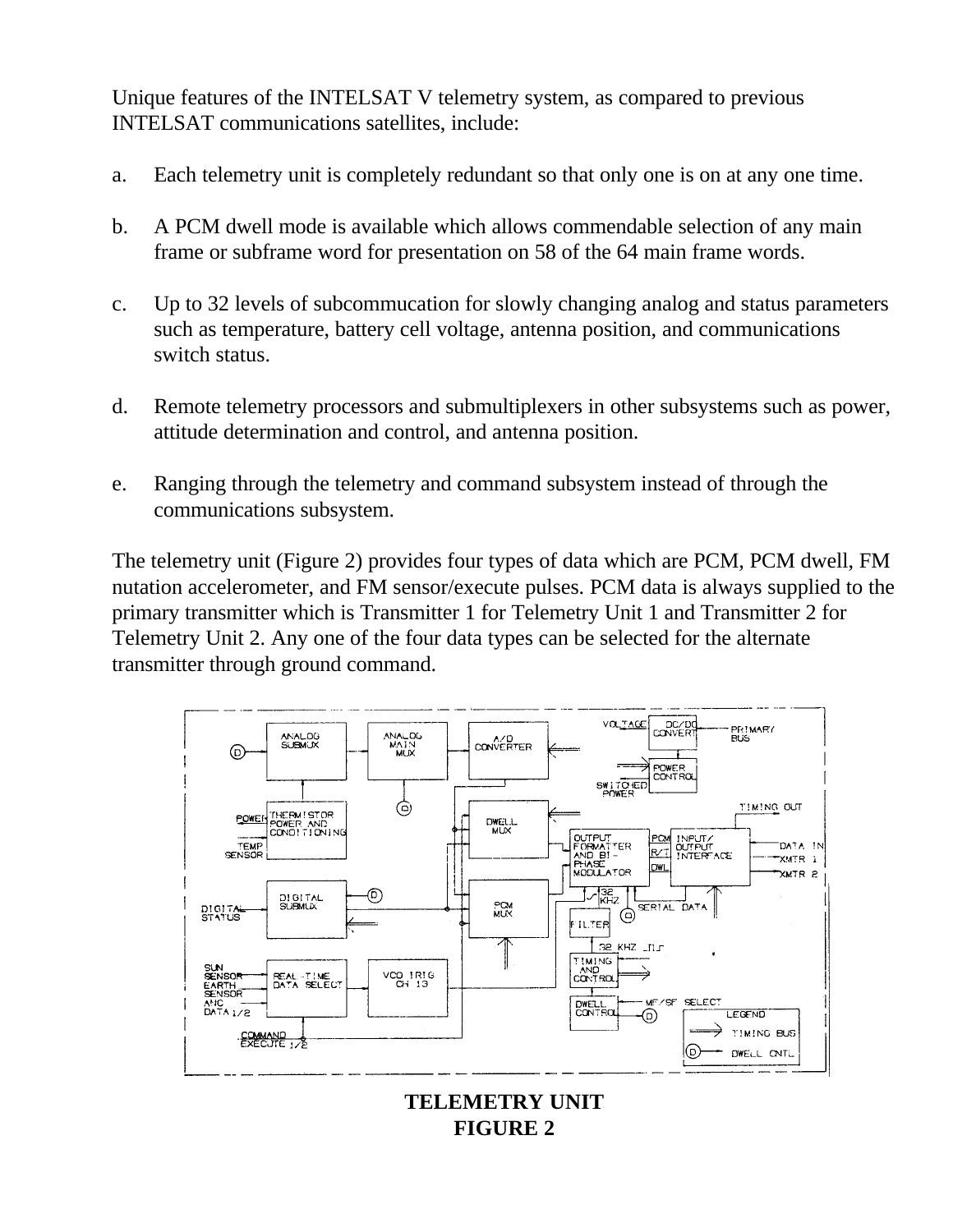The telemetry unit inserts a unique data indentification code into the PCM and the dwell PCM data streams so that the source of all data can be identified when it reaches the ground telemetry data processing centers. The code is hardwired during spacecraft manufacture through a harness connector. The code for Telemetry Unit 1 and 2 on the same spacecraft is identical, but a status bit indicates which telemetry unit is turned on. A status bit in both the PCM and dwell PCM streams identifies the data as normal PCM or dwell. The NRZ-M coded PCM digital streams biphase modulate a 32 kHz subcarrier which is then routed to the telemetry transmitter.

The FM modes are used primarily in transfer orbit operations while the spacecraft is spinning to provide nutation accelerometer or sensor/execute data. In the FM real time mode, pulses from the transfer orbit sun and earth sensors and detected executes from the command unit are ORed and priority selected to frequency modulate the IRIG channel 13 subcarrier. This is then routed to a telemetry transmitter.

The telemetry transmitter (Figure 3) operates at one of two frequencies in the 4 GHz band, determined by the selection of the crystal frequency during manufacture. Either telemetry data or ranging tones from the Side 1 command receiver is channelized to the modulation selection relay in the Side 1 transmitter. The Side 2 command receiver and telemetry transmitter are similarly connected.



#### **TELEMETRY TRANSMITTER FIGURE 3**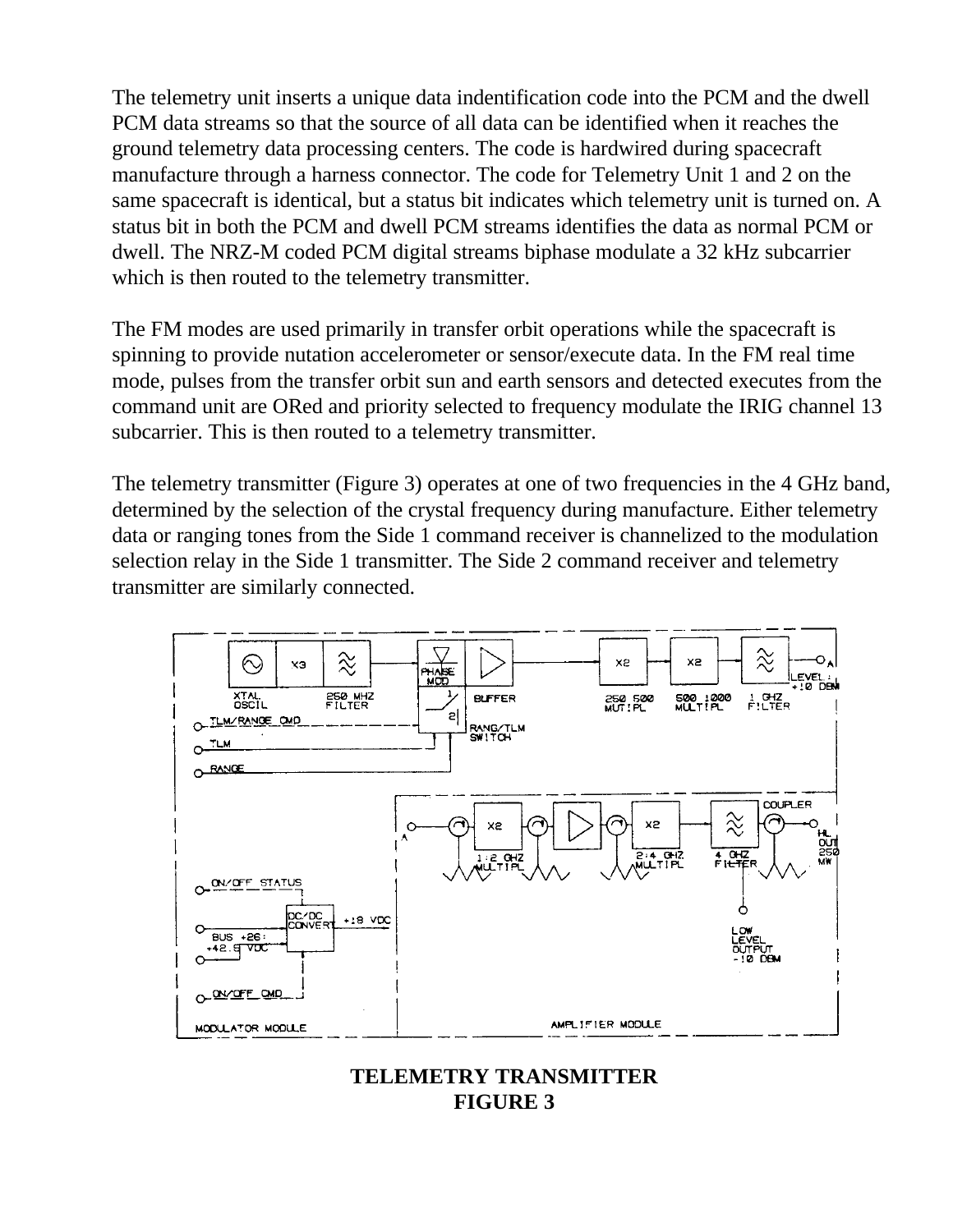Each telemetry transmitter has a +24dbm and a -10dbm output. The higher output is routed directly to an earth coverage conical horn antenna. The lower level output can be routed through one of three selectable communications TWTA's to the telemetry toroidal beam bilrone antenna to provide coverge in a plane perpendicular to the spin (Z) axis.



## **COMMAND RECEIVER FIGURE 4**

#### **TABLE I TELEMETRY PERFORMANCE SUMMARY**

| Parameter                                                   | Characteristics                                           |
|-------------------------------------------------------------|-----------------------------------------------------------|
| <b>Telemetry Transmitters (2)</b><br>Design and Manufacture | Selenia, Italy                                            |
| <b>Carrier Frequency</b>                                    | One of the two discrete frequencies in the 4 Ghz<br>band. |
| Power Output                                                | $+24$ dbm and $-10$ dbm.                                  |
| Type                                                        | Frequency multiplication, phase modulation.               |
| <b>Local Oscillator</b>                                     | 82 MHz crystal.                                           |
| <b>Telemetry Antennas</b><br>Design and Manufacture         | Selenia, Italy                                            |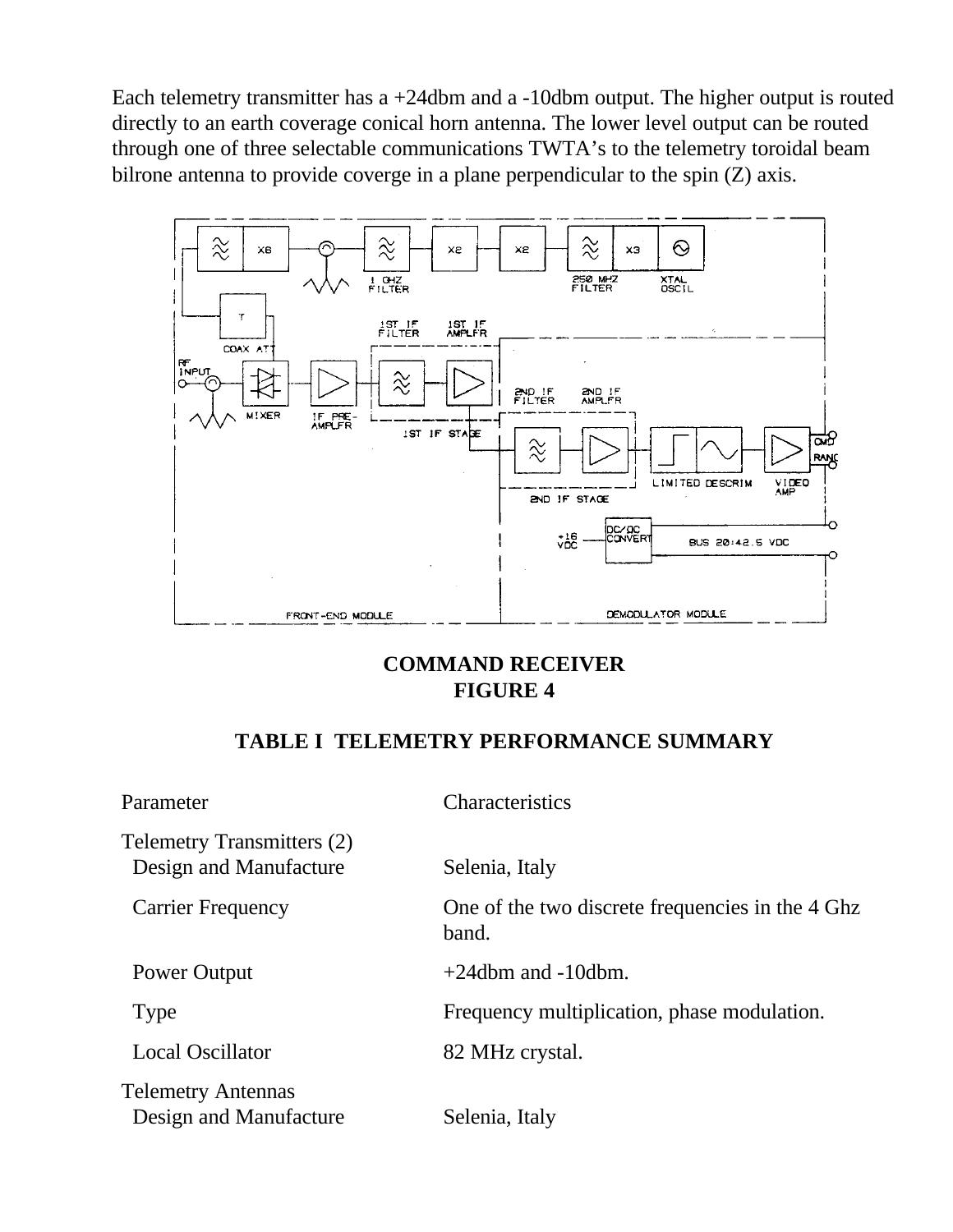| Transfer orbit                                   | Toroidal beam right hand circularly polarized<br>biconal horn with dual orthogonal input ports,<br>coverage $\pm 20^{\circ}$ from a plane perpendicular to the<br>spin axis.                          |
|--------------------------------------------------|-------------------------------------------------------------------------------------------------------------------------------------------------------------------------------------------------------|
| <b>RF Power Output</b><br>Synchronous orbit      | Selenia, Italy                                                                                                                                                                                        |
| Transfer orbit                                   | Toroidal beam right hand circularly polarized<br>biconal horn with dual orthogonal input ports,<br>coverage $\pm 20^{\circ}$ from a plane perpendicular to the<br>spin axis.                          |
| Synchronous orbit                                | Two conical horns, right hand circularly polarized,<br>average $\pm 20^{\circ}$ from the earth pointing Z-axis.                                                                                       |
| <b>RF Power Output</b><br>Synchronous orbit      | 0.0 dbW e.i.r.p. minimum over the earth coverage<br>region, transmitter $+24$ dbm output through the<br>conical horns.                                                                                |
| <b>Transfer Orbit</b>                            | Same as synchronous plus 0.0 dbW e.i.r.p.<br>minimum over spin axis perpendicular region,<br>transmitter -10dbm output amplified through 2-<br>zone communications channel +5.4 dbW TWT's.            |
| Modulation                                       | Telemetry from the "on" telemetry unit, or ranging<br>channelized from one command receiver.                                                                                                          |
| <b>Modulation Index</b>                          | Approximately 1 radian.                                                                                                                                                                               |
| Telemetry Units (2) Design                       | Ford Aerospace and Communications                                                                                                                                                                     |
| Manufacture                                      | Mitsubishi Electric Co., Japan                                                                                                                                                                        |
| Data Type                                        | Pulse code modulation (PCM) to primary<br>transmitter; PCM, or PCM dwell, or FM<br>accelerometer, or FM sensor/execute (earth sensor,<br>sun sensor, and execute pulses) to secondary<br>transmitter. |
| <b>PCM</b> Data:<br>Data Input Levels:<br>Analog | 0.0 to $+5.1$ Vdc                                                                                                                                                                                     |
| Digital Type A                                   | TTL compatible; 0 level 0.0 to $+0.5$ Vdc; 1 level $+$<br>2.4 to +5.25 Vdc.                                                                                                                           |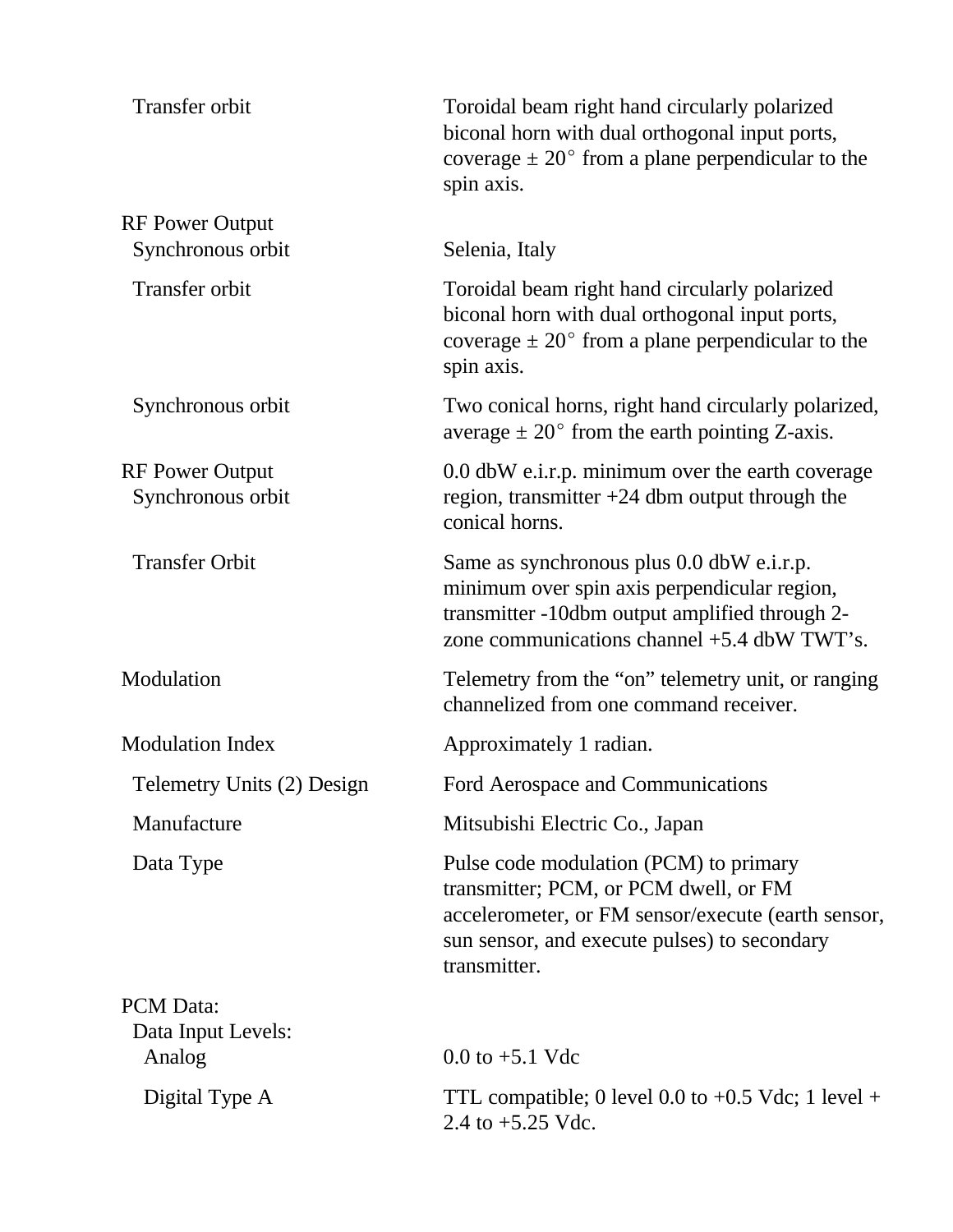| Digital Type B             | Relay contact or solid state switch; $0$ level $\leq 50$<br>ohms to return; 1 level $>1$ megohm to return. |
|----------------------------|------------------------------------------------------------------------------------------------------------|
| Data Capacity:             |                                                                                                            |
| Mainframe                  | 64 8-bit words including 35 differential analog, 37<br>parallel binary bits, 112 serial binary bits.       |
| Local submultiplexers      | 2x32 temperature, 1x16 Spot TWTA anode<br>voltage, 1x16 communications status, 1x8 controls<br>status.     |
| Remote submultiplexers     | 2x32 battery cell voltage, 1x8 antenna positioners,<br>1x16 attitude control digital data.                 |
| Date Format and Rate       | Eight bits per word, 64 words per frame, 1000 bits<br>per second.                                          |
| Main Frame Synchronization | 24-bit pattern.                                                                                            |
| Subframe Synchronization   | Subframe number reported in main frame, remote<br>submultiplexers controlled by telemetry unit.            |
| PCM and Dwell PCM Output   | NRZ-M serial bit stream biphase modulates a<br>coherent 32kHz subcarrier.                                  |
| <b>FM</b> Data             | Nutation accelerometer on real time sensor/<br>execute pulses frequency modulated on IRIG<br>Channel 13.   |

## **COMMAND SUBSYSTEM**

The INTELSAT V command subsystem consists of two redundant sets of hardware including the command antenna, a preselect filter, a command receiver, and a digital command unit. Table II is the command performance summary.

Unique features of the INTELSAT V command subsystem, as compared to previous INTELSAT communication satellites, include:

- a. A cardioid command antenna pattern which provides useable coverage in excess of +120 degrees around the spin axis.
- b. The use of four baseband tone frequencies for command and execute instead of six.
- c. A digital implementation for the tone detectors instead of analog filter circuits.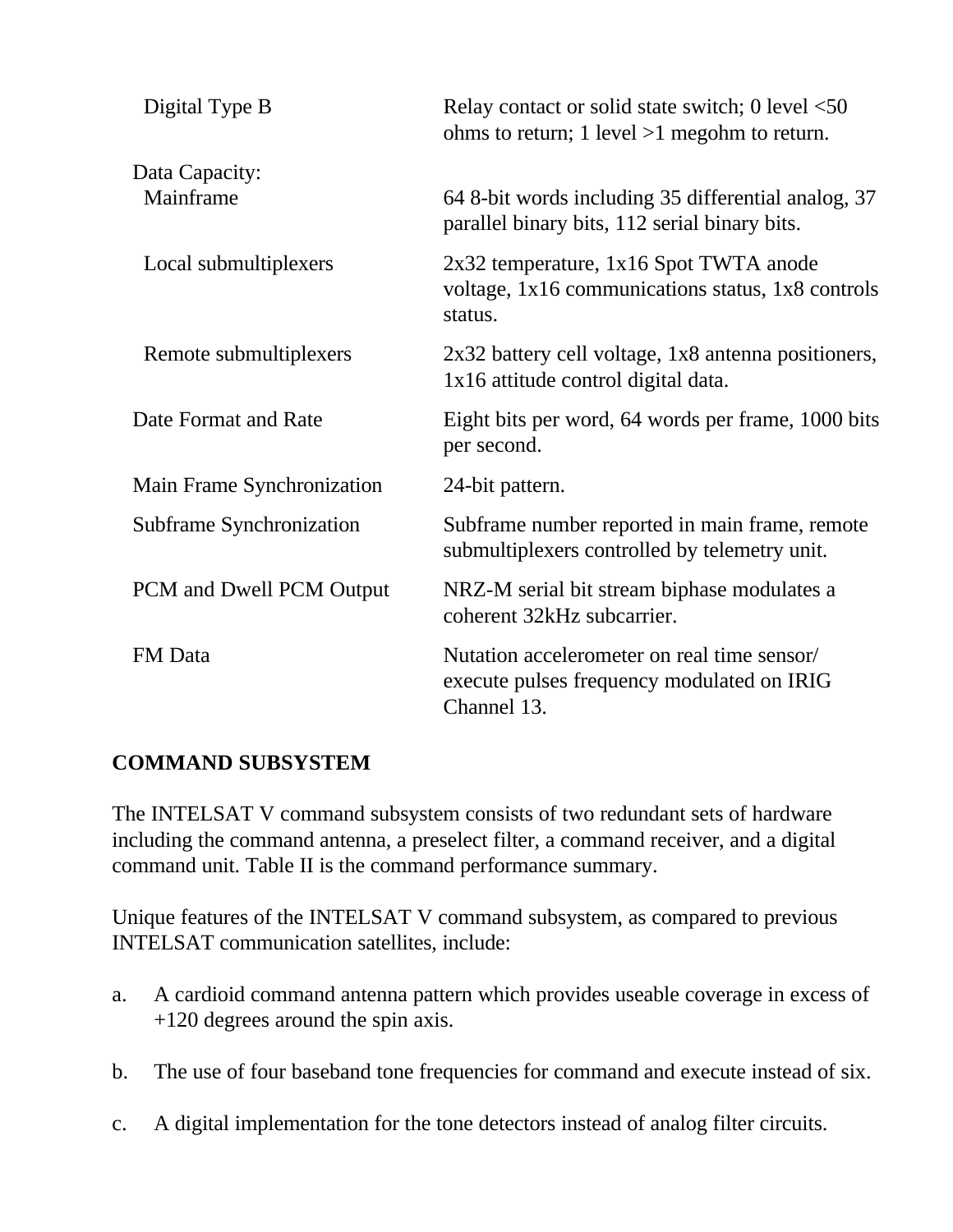- d. A total command capacity more than twice that of INTELSAT IV reflecting the increased complexity of the spacecraft.
- e. The use of proportional commands in addition to discrete commands.
- f. An extensive use of relays located in the command unit for command execution.
- g. Ranging through the telemetry and command subsystem instead of through the communications subsystem.

The command antenna assembly is located at the top of the antenna tower structure and consists of two ring-slot radiators above a single beam shaping cone. Each radiator is connected through a passive preselect filter to one of the two command receivers. The preselect filter protects the command receiver from the received 6 GHz communications signals and the higher power 4 GHz and 11 GHz transmitters aboard the spacecraft.

The command receiver block diagram is shown in Figure 4. It is a single conversion design employing a crystal oscillator and a balanced mixer to convert the uplink signal to a 70 MHz IF. The demodulator module contains a hard limiter and a Travis discriminator. For simplicity and reliability, AGC or squelch circuits are not used. A very high receiver sensitivity is neither necessary nor desirable since the TT&C ground stations are capable of illuminating the spacecraft with a signal density between -90 and -54dW/m<sup>2</sup>.

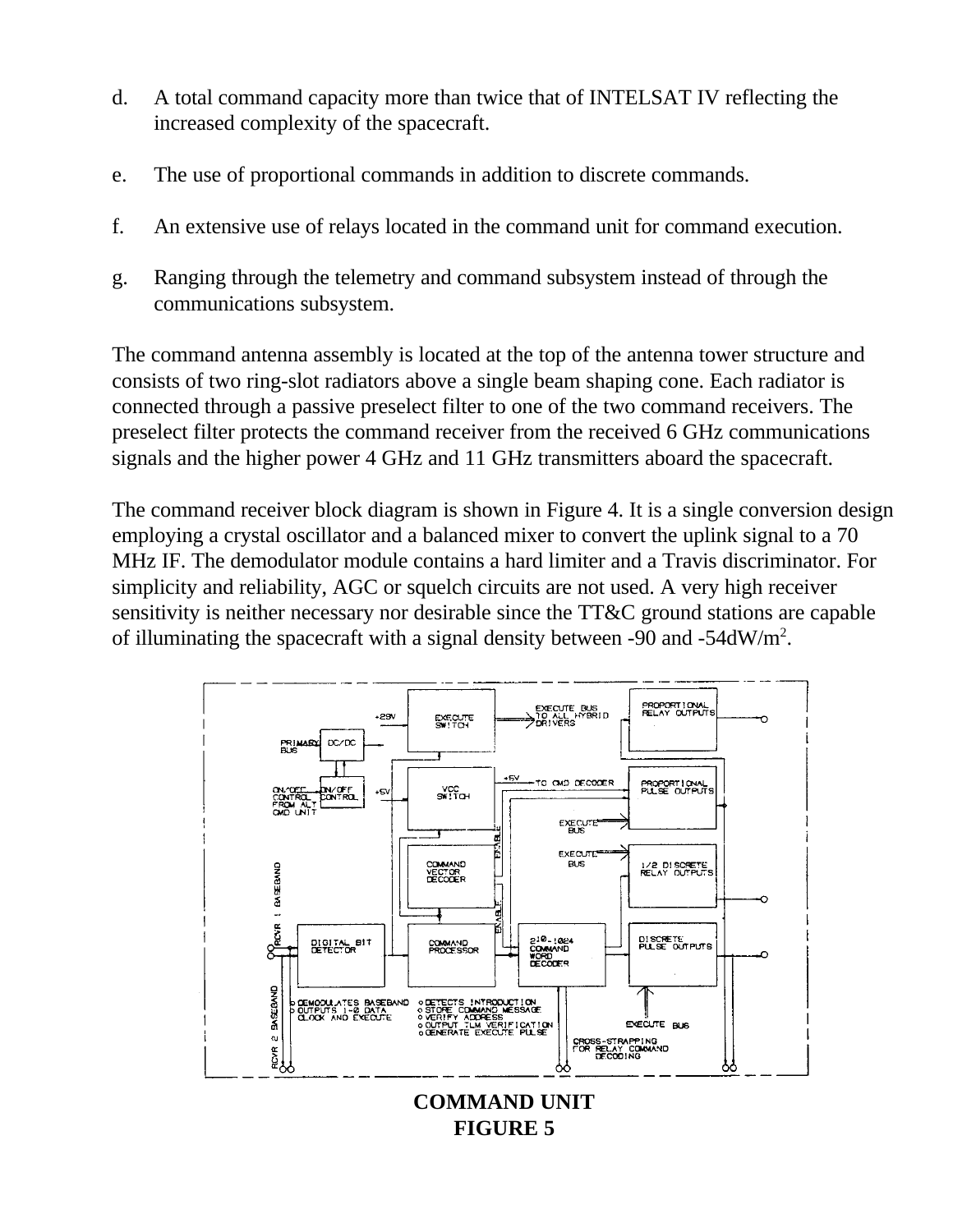The command uplink signal is either one of four command tones or one of three ranging tones frequency modulating a 6 GHz command carrier. Commanding and ranging are not conducted simultaneously. The receiver baseband video output is routed to both digital command units for commanding and to one telemetry transmitter where the selection between telemetry or ranging is made through ground command. Both command receivers are operational any time power is available on the spacecraft busses.

Although the output of each receiver is always connected to both command units, the ground operator is able to select which receiver and which command unit is to be used through the selection of tone group and command unit address on the ground command generator. There are two tone groups, each including a "0", a "1", and an execute tone. Once the " $0<sub>1</sub>$ " tone is detected, Processing is switched to Receiver 1. If a " $0<sub>2</sub>$ " tone is detected, processing switched to Receiver 2.

The command unit block diagram is shown in Figure 5. The digital command message contains 58 bits, generated in a PCM-RZ format at a rate of 100 bits per second. Each command message includes an introductory sequence of zeros to switch the receiver selection and to synchronize the bit detector clock, an address, a vector, and a discrete command or proportional data. Each command unit has a unique address which is hardwired during spacecraft assembly through a harness connector. The unit compares the address in the command message the command message identifies the data portion of the message as a discrete command or a specific type of proportional data. The vector and data portions of the message are stored in the command unit, and passed to the telemetry subsystem for use in verification by the ground operator. The command will remain in the command unit until another command message or a clear message, containing only the introductory sequence is received.

Commands stored in the command units are executed upon receipt of the execute tone. The spacecraft execute pulse begins 20 to 30 milliseconds after the receipt of the execute tone and continues as long as the execute tone is being detected. A single execute tone of 300 milliseconds duration is used for most commands. Times or pulse executes are used for manual thruster firing, solar array stewing, and antenna positioner stepping.

Proportional commands are used to load spacecraft storage registers with data such as number of thruster firings, duration of pulse, and firing delay, all used in the store-andexecute function of the Attitude Determination and Control Subsystem (ADCS). They are also used to switch up to 10 functions simultaneously, such as for a Communications subsystem pathway or redundant equipment change. Discrete commands are used for onoff and single state changing functions.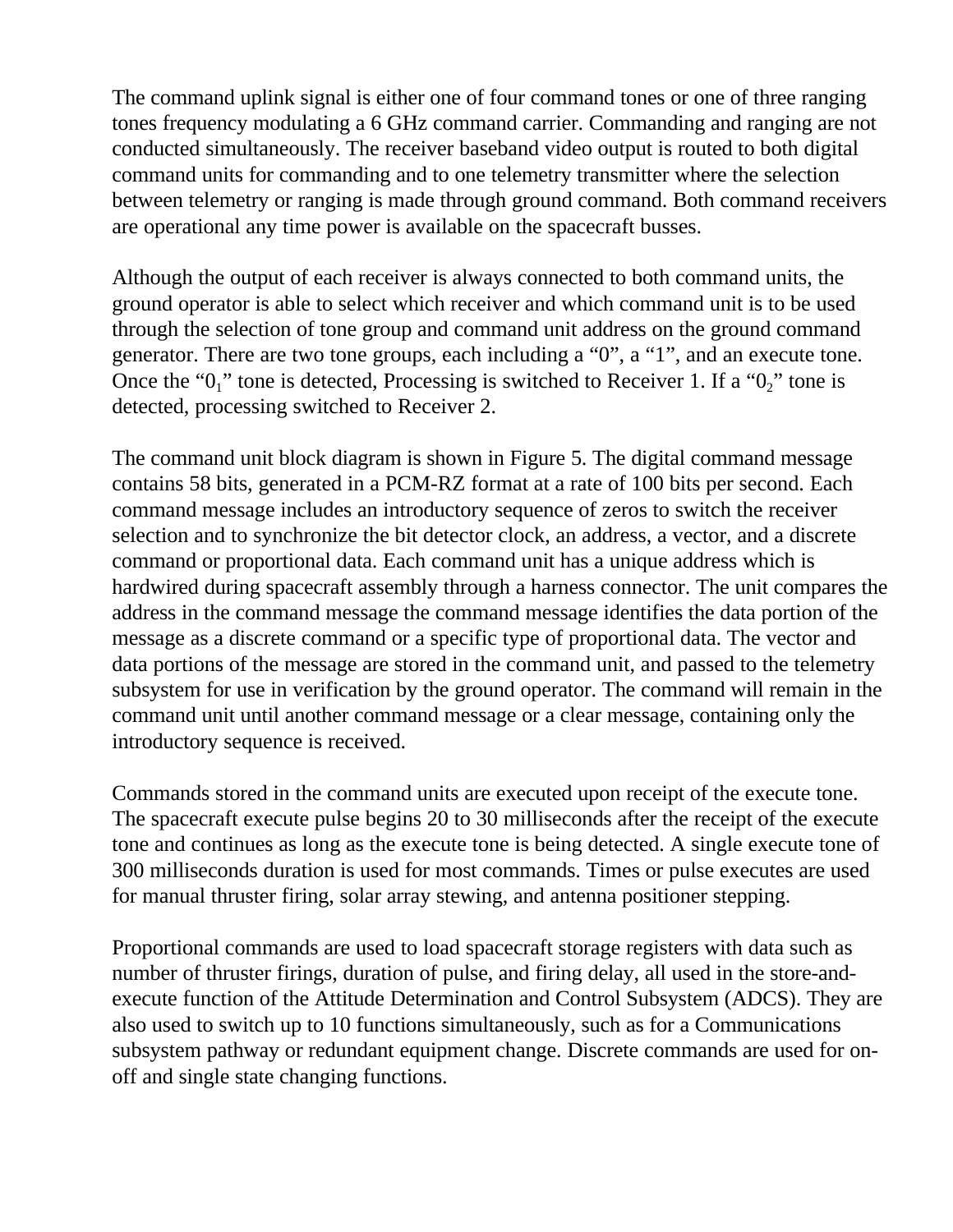Both command units are normally on whenever power is available on the spacecraft busses. However, either one of the units may be turned off by a command interlocked through the other command unit. The interlock is designed so that both units cannot be turned off. A command unit would only be commanded off if some failure caused interference with the operation of the spacecraft. Each unit also contains an overvoltage detection circuit which can shut off the unit after forcing on the other command unit. These shut off features were incorporated to eliminating a single point failure mode in the spacecraft.

#### **TABLE II COMMAND PERFORMANCE SUMMARY**

Parameter Characteristics

| Command Receivers (2)   |                                                                                                       |
|-------------------------|-------------------------------------------------------------------------------------------------------|
| Design and Manufacture  | Selenia, Italy                                                                                        |
| <b>Input Frequency</b>  | 6 GHz band, both receivers at same frequency.                                                         |
| <b>Dynamic Range</b>    | From $-70$ to $-105$ dbm.                                                                             |
| Bandwidth               | From $1.0$ to $1.5$ MHz.                                                                              |
| <b>Type</b>             | Single conversion balanced mixer, 70MHz IF, hard<br>limiter, Travis discriminator, no AGC or Squelch. |
| <b>Local Oscillator</b> | 85 MHz crystal.                                                                                       |
| <b>Command Antenna</b>  |                                                                                                       |
| Design and Manufacture  | Selenia, Italy                                                                                        |
| <b>Type</b>             | Stack of two ring slot radiators above a single<br>conical beam-shaping structure.                    |
| Coverage                | $\pm$ 120 degrees from the spin (Z) axis, cardiod<br>pattern, left hand circularly polarized.         |
| <b>RF</b> Illumination  |                                                                                                       |
| Command                 | From -65 to -90dbW/ $m^2$ with no response below<br>$1105dbW/m2$ .                                    |
| Ranging                 | From $-65$ to $-85$ dbW/m <sup>2</sup> .                                                              |
| Modulation              | $\pm$ 400 kHz.                                                                                        |
| <b>Modulation Index</b> | Greater than 10.                                                                                      |